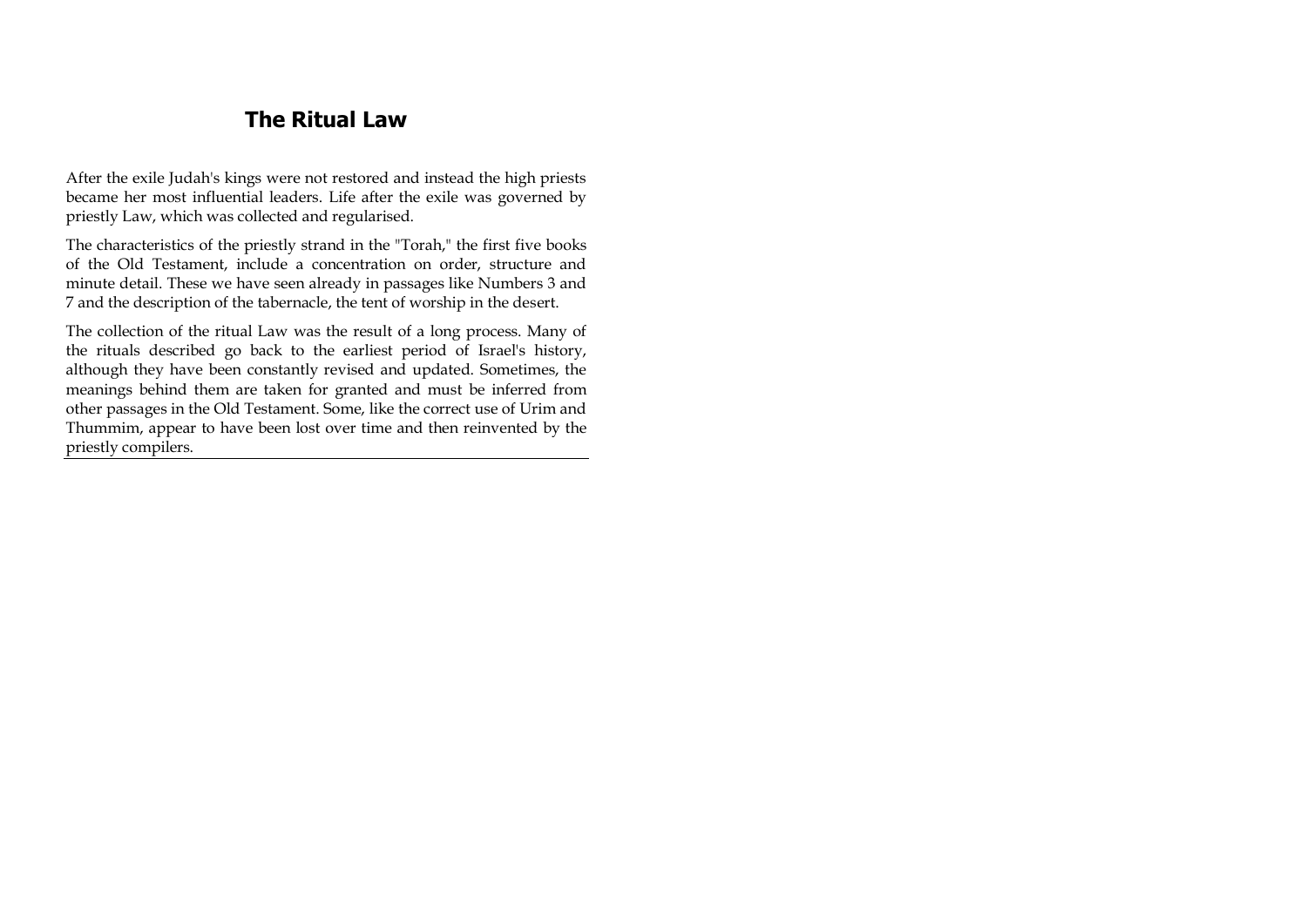### **Day 296. Psalm 119:1-16; Leviticus 1 - 3; 6:8-23; 7:11-end**

# **The Ritual of Sacrifice**

### **Psalm 119:1-16**

The blessedness of obedience to God's Law. The writer meditates on the Law so as to have it in his heart and keep it.

# **Leviticus 1; 6:8-13**

These opening chapters of Leviticus contain the regulations for a variety of different kinds of sacrifice, which may be brought by the worshipper on different occasions. These laws include only the rituals to be followed for different categories of sacrifice. They do not say anything about the meaning of sacrifice or the difference between the various sacrifices. For this, we have to pick up hints from elsewhere in the Old Testament and the root meanings of the words themselves.

First is the law for the "whole burnt offering" or "slaughter sacrifice". Like all sacrifices, the animal offered had to be perfect (1:3,10). No animal with a blemish was fit to be offered as a sacrifice. Before killing it, the worshipper laid hands on the animal's head so that it would be "accepted" to "make atonement". This ritual created the relationship between God and the worshipper in which the animal was accepted from him. Except for the sacrifice of birds, the worshipper actually presented and killed the animal, while the priest dealt with the rituals of the altar. The blood sprinkled on the altar signified the life of the animal, which belonged to God.

The hide, which was removed (1:6), was the priest's portion. 6:8-13 add the regulations on how the priests were to deal with the ashes.

#### **Leviticus 2; 6:14-23**

The Hebrew word for the grain offering is "minhah", which originally meant the tribute given to an overlord. Possibly, the grain offering was originally the farmer's tribute, while the whole offering was the herdsman's tribute. Again, only the best flour was presented (2:1,4,7), along with oil and incense to be used in the "memorial" or "token" portion (2:2,9,16). Once presented, the grain offering was holy and so might only be eaten by the priests.

Yeast was forbidden in these offerings (2:4-5,11) but salt was compulsory (2:13). To "share salt" was to eat in fellowship, so including salt with the sacrifice emphasised the covenant relationship with God.

### **Leviticus 3; 7:11-end**

The fellowship offering, also translated as "peace offering" or "offering of well-being" is literally a "sacrifice of shalom". It was perhaps the earliest form of sacrifice. When a family slaughtered an animal such as an ox they had to eat it soon, since it would not keep, so they invited their neighbours to share the feast. And since blood was taboo and belonged to God, all slaughter was a sacred occasion. Thus, the sacrifice would be a joyful community event establishing shalom. Early forms of it can be found in 1 Samuel 9:11-13,19-24; 14:31-35 and 16:2-5.

The "shalom" sacrifice was divided between the worshippers, the priests and the Lord. The fat, kidneys and liver were the Lord's (3:3-5,9-11,14-16). The breast and the right thigh, after being presented to the Lord, were eaten by the priest (7:28-36). The remainder could be eaten by the worshippers but only in the two days following the sacrifice (7:16-17) and only if they were in a state of ritual cleanness (7:19-21).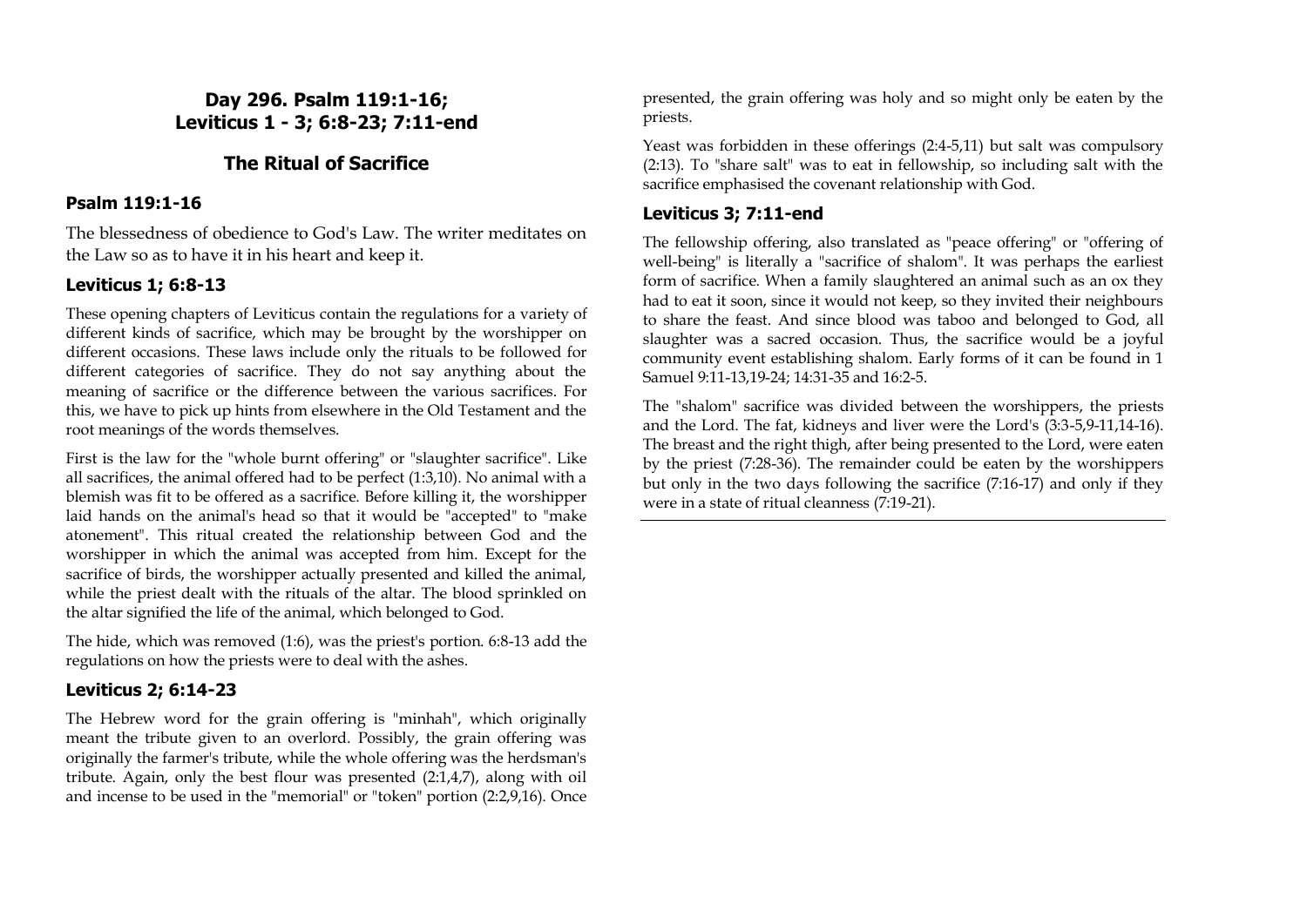**Day 297. Psalm 119:17-40; Leviticus 4:1 - 6:7; 6:24 - 7:10**

### **Sin Offerings and Guilt Offerings**

#### **Psalm 119:17-40**

Love and respect for the Law sustains the writer even in times of grief and when suffering injustice.

### **Leviticus 4:1 - 5:13; 6:24-end**

The sin offering was required when anyone taking part in a ritual got part of it wrong making it ineffective and transgressing the laws of holiness. If the priest sinned in this way he would also bring guilt on the people on whose behalf he was performing the ritual (4:3). For this reason the offering for the priest and for the whole community was the same, a perfect young bull (4:3,14). It was killed at the entrance to the Tent of Meeting, as near to the Lord's presence as the elders could go (4:4,14). If it was the priest who had sinned, he laid his hands on the bull's head, if the community, the elders laid their hands on its head and whoever was guilty killed the bull (4:4,15). The blood of the bull, smeared on the horns of the altar, restored the holiness of the altar. The portion to be burned on the altar was the same as that for the fellowship offering and this re-established the relationship with God which had been impaired by the sin (4:20). The rest of the body was not needed and so was disposed of (4:11-12,21).

Other members of the community who sinned unintentionally brought proportionately less costly sacrifices, a male goat for a leader (4:22-23), a female goat or lamb for an ordinary member of the community (4:27-28,32), two doves and two pigeons for the poor (5:7) and a small amount of flour for the very poor (5:11). The animals were killed at the north side of the altar (4:24; see 1:11). After pouring out the blood and burning the Lord's portion, the rest of the carcase belonged to the priest, as did the grain offering (5:13; 7:7).

Four other cases where the sin offering was required have been inserted into the regulations for sin offerings. They were all cases of unwitting failure or carelessness (5:1-6).

### **Leviticus 5:14 - 6:7; 7:1-10**

The guilt offering might be called a "compensation offering". It was used in cases where a ritual failure has defrauded the priest of something he should have had (5:14-16). Here, the worshipper had to confess and make restitution as well as presenting the sacrifice. The offering belonged to the priest just as the sin offering did (7:7). As an offering for sin, it became "most holy" (6:25; 7:6).

Added to the law for the guilt offering are further cases when it might be used. The first is a case of unintentional sin like those in 5:1-6, but this time a sin of commission rather than omission (5:17). The list of wrongs in 6:1-4 goes further in the direction of deliberate sin. Normally, there was no remedy for high-handed or deliberate sin in the sacrificial system (Numbers 15:30-31). But here two cases of deliberate deception afterwards discovered or repented of where restitution is required were also made the subject of a guilt offering. Several of the psalms deal with confession for sin (Psalm 51:1-12) and acknowledge the need to wait on God with a penitent and expectant heart (Psalm 130). Hosea urged the sinful Israelites to "take words" with which to confess their sins (Hosea 14:1-2). Only after a real change of heart and the acceptance of the penitent's plea could sacrifice again be made (Psalm 51:16-19).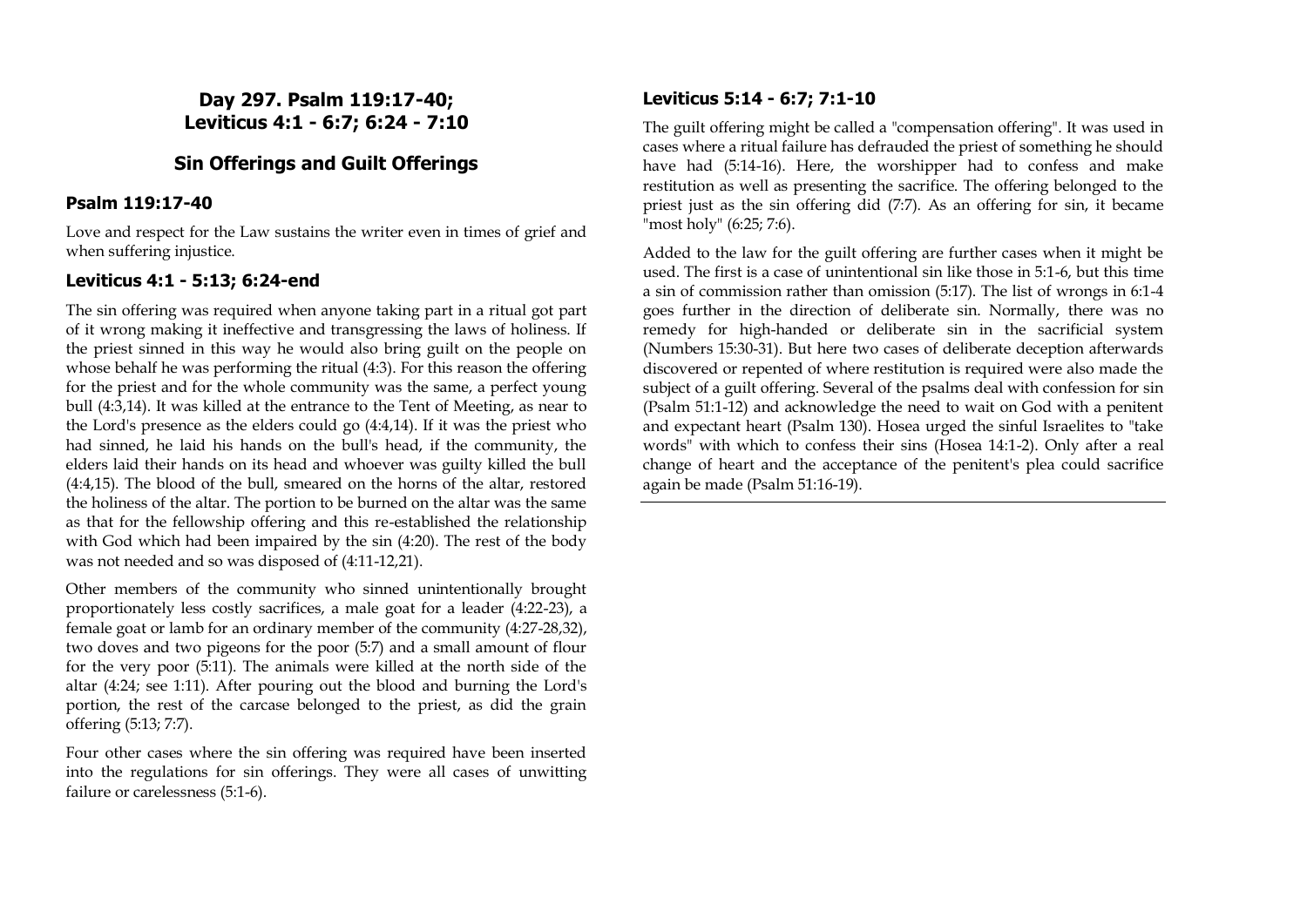# **Day 298. Psalm 119:41-56; Numbers 15:1-31; 28 - 29**

### **The Regular Sacrifices**

#### **Psalm 119:41-56**

For the psalmist, the Torah is a promise of hope, a law, a command, a precept, a decree, a statute and a word: a revelation of God's character, his demands and his promise.

#### **Numbers 15:1-31**

Along with every animal sacrifice there was to be a grain-offering and a drink-offering. The amount of the grain-offering and the drink-offering was proportionate to the size of the animal: for a bull three tenths of an ephah and half a hin, for a ram two tenths of an ephah and a third of a hin, for a lamb one tenth of an ephah and a quarter of a hin. An ephah was an exact measure equal to 22 litres and a hin was one sixth of an ephah, so the offerings were a considerable amount.

This part of the law recognises the rights and obligations of foreigners who have settled in Israel (15:13-16). At other periods, including the time of Jesus, strangers were not allowed to sacrifice at all.

The first cake made from each threshing of grain was to be presented to the Lord (15:17-21). It would have been eaten by the priests.

The laws for the offerings for unintentional sin are probably an earlier version of those in Leviticus 4. For intentional sin there was no offering (15:30-31)

#### **Numbers 28 - 29**

A table of regular offerings, prescribing the sacrifices to be made on each of the festival and fast days listed in Leviticus 23.

The "continual burnt offering" of a lamb sacrificed twice daily (28:3-8) was the basis of the whole sacrificial system, a continual sign of the presence of God (Exodus 29:38-end). The "morning sacrifice" and the "evening sacrifice" regulated the day for pious Israelites (see 1 Kings 18:29; Psalm 141:2; Ezra 9:4-5; Daniel 9:21). All the other sacrifices were to be made in addition to this, each with their grain and drink offerings in proportion to the size of the animal.

On the sabbath, two lambs were to be offered in addition to the daily sacrifice (28:9-10), and each new moon 2 bulls, 1 ram and 7 lambs with a goat as a sin offering (28:11-15).

The new moon sacrifice acted as the basis for the festival sacrifices. The Passover took place on a single day with a family meal in the evening (Exodus 12:12-28). The following day was a sabbath, the first day of the Feast of Unleavened Bread. A new moon sacrifice was to be made each day of the feast (28:19-24) and the last day, seven days after the first, was another sabbath (28:25). On the day of first fruits at the Feast of Weeks a new moon offering was made (28:26-end).

The Feast of Trumpets (now the Jewish New Year) and the Day of Atonement are fast days. The sacrifice for these was the same as that for the new moon except that there was only one bull instead of two (29:2,8).

The Feast of Tabernacles was the most elaborate of all, with twice the number of rams and lambs as on a new moon and the number of bulls decreasing each day from 12 to 7, making 70 bulls in all. An eighth day was added to the feast as a solemn sabbath and its offering was the same as for the Day of Atonement (29:35-38).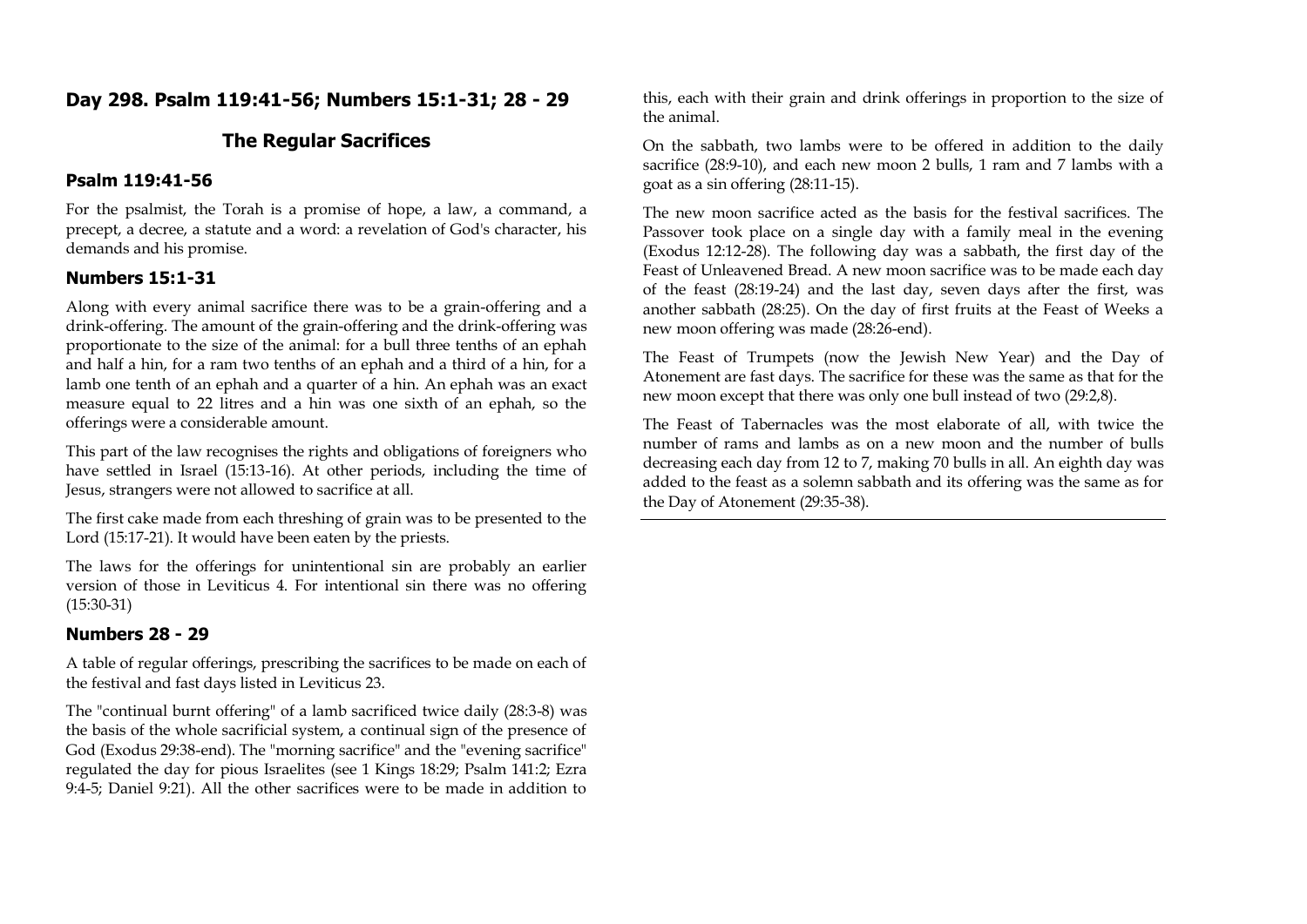### **Day 299. Psalm 119:57-72; Leviticus 16; Numbers 8:5-end; Numbers 19**

### **Rituals of Purification**

#### **Psalm 119:57-72**

The writer recalls times of affliction (119:67,71) which led him to pay closer attention to God's way.

#### **Leviticus 16**

This is an account of the ancient rite for the cleansing of the place of worship and the people. It was written up after the exile when the significance of some of its details had already been forgotten. It was attached to the Day of Atonement, which came into prominence after the exile.

No one was to enter the Holy of Holies, the place of God's presence, except the high priest and then only once a year on this, the most solemn of days. To enter God's presence at any other time and in any other way was death (16:2). The garments the high priest wore (16:4) were much simpler than his ordinary garments, which he put on only after the special rituals were completed (16:24). First he offered a bull for his own sin, according to the ritual described in 4:3-12. The bull's blood, sprinkled on the atonement cover behind the curtain, cleansed the Holy of Holies from the sins of the priests (16:11-14). The "atonement cover" or "mercy seat" thought of here is the one described in Exodus 25:17-22, made of solid gold with two kneeling cherubim at either end. This covered the "Testimony" which was inside the ark and served as the Lord's throne.

The blood of the goat sacrificed for the people cleansed the Holy of Holies and the rest of the tent in the same way (16:15-16). The bull's blood and the goat's blood was then used to cleanse the altar (16:18-19). "Making atonement" meant restoring the relationship with God which allowed it to be used effectively in sacrifice.

Then came the ritual of the scapegoat. First the goat received the people's sins and then it was sent away into the wilderness (16:20-22). The nation was then free from unwitting sins and could continue to worship God in holiness. 16:8,10 and 26 designate the goat as being "for Azazel". Even the

later editors of the chapter did not know what this meant! From its root meaning as a hard or rocky place, some have thought the goat was led to the edge of a precipice and sent over it.

#### **Numbers 8:5-end**

This passage has been inserted after the description of the offerings made at the consecration of the tabernacle (7:1 - 8:4). The Levites became a special class of people set apart for the service of the Temple. This late passage sees them as taken in place of the first-born whom the Lord spared on the night of the Passover (8:16-18). The offering for their consecration was a bull like that of the priests' sin offering (8:8).

#### **Numbers 19**

Another very ancient ritual, this time for cleansing those who became unclean through contact with a dead body. Red was a colour often associated with cleansing rites of this time. The red heifer was to be ceremonially killed but outside the camp and then burned but not as a sacrifice and not by the priest, but only under his direction (19:3-5). The ashes were to be kept for mixing with clean water, which was sprinkled on anyone who became unclean through contact with the dead and on any dwelling where someone dies on the third and the seventh day of their uncleanness (19:17-19).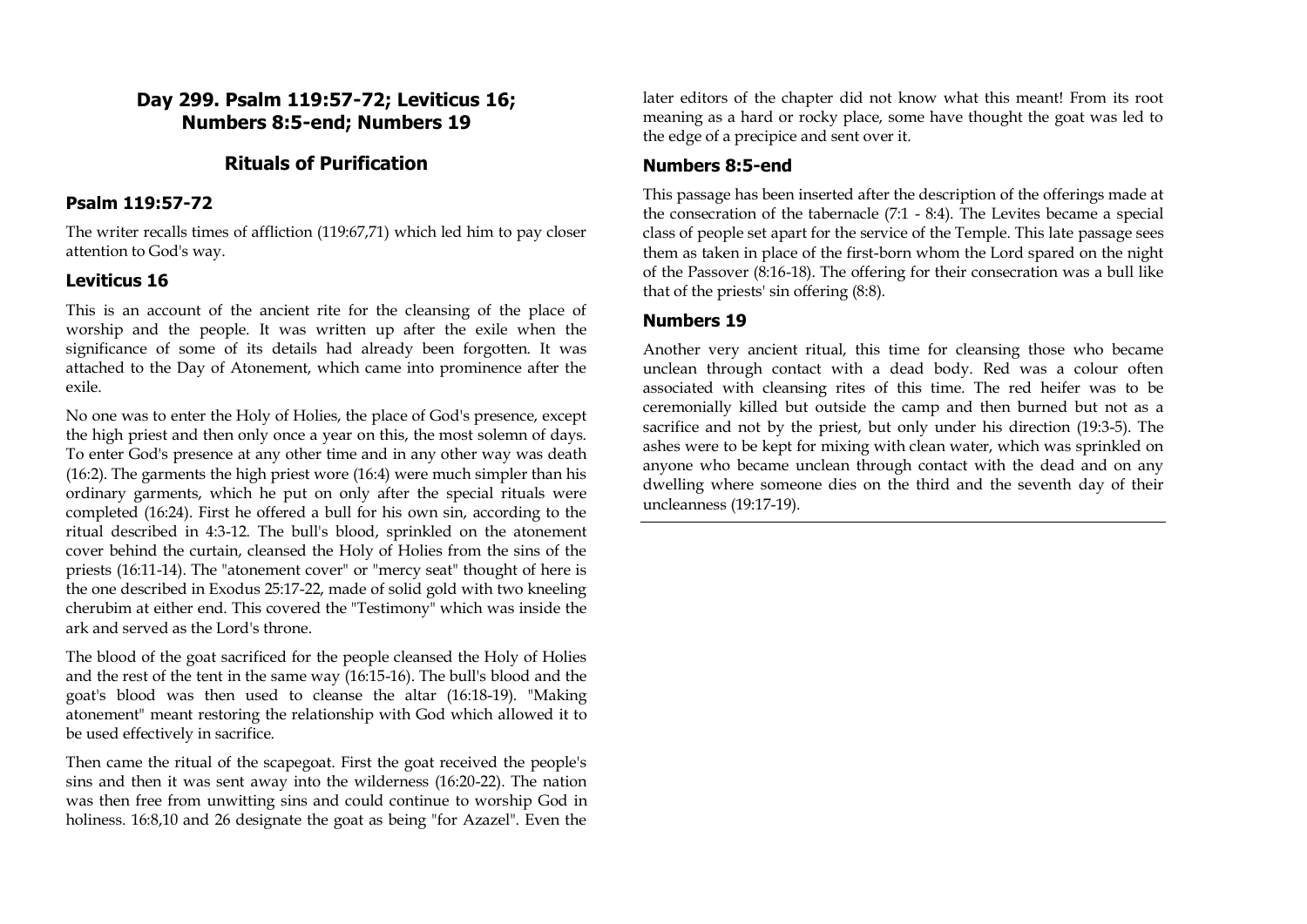### **Day 300. Psalm 119:73-96; Leviticus 11, 12, 15**

### **Ritual Holiness**

#### **Psalm 119:73-96**

Even for someone enduring hard times and persecution, the Law is a source of hope. Disease and ritual uncleanness might have been a reason for the isolation the psalmist is feeling in verses 84-87.

#### **Leviticus 11**

Exactly why some animals were regarded as clean and some as unclean is lost in the mists of time. It may have had something to do with the shedding of blood, a distinction being made between carnivores and herbivores. The unclean birds, although they are difficult to identify exactly, seem to be all birds of prey or carrion eaters. Another reason may have been avoiding animals which had a place in pagan cults. The justifications given here, such as animals which both chew the cud and part the hoof or sea creatures with both fins and scales being clean (11:3,9) have almost certainly been introduced later to tidy the system up and give it a form of coherence.

Some unclean animals are also regarded as "detestable" (11:10,13,20). In other words, there is something nasty about them. But insects which both hop and fly may be eaten (11:20-22). John the Baptist was said to eat locusts (Mark 1:6).

Anyone who touched the dead body of an animal was himself unclean for the day and must wash his clothes (11:39-40). The ritual for restoring cleanness is given in Numbers 19.

At the end of the chapter, the editor includes a solemn passage repeating the demand for holiness as the main reason for avoiding unclean animals (11:43-45). By the period following the exile, when the original reason for these taboos had been lost, this had become the main reason for maintaining them.

#### **Leviticus 12**

A woman who had a period or gave birth was unclean. There was no moral content in this; it had to do solely with the emission of blood. The

uncleanness lasted twice as long for a girl as for a boy (12:4-5). Uncleanness after childbirth required a sacrifice to end it, either a lamb, a dove and a pigeon or two pigeons and two doves (12:6-8). After the birth of Jesus, Mary and Joseph presented the sacrifice allowed for the poor (Luke 2:22- 24).

#### **Leviticus 15**

"Bodily discharge" in 15:1 is a euphemism for a discharge from the genital organs. It is venereal disease which is the subject of the strict regulations in 15:1-15. The emission of semen in sexual intercourse made both the man and the woman unclean for the day (15:16-18). A woman's period made her unclean for seven days (15:20-23) and the uncleanness was communicated to any man who had sex with her during that time (15:24).

A woman who discharged blood outside her period was also unclean. The state of uncleanness severely restricted contact with others and would make life very difficult if it went on for a long time. This was the position of the woman who touched Jesus' cloak in Luke 8:43-48. By pushing up to him in the crowd and deliberately touching him, she risked severe censure from anyone who realised what she was doing. But instead of transferring uncleanness to Jesus, he transferred wholeness to her.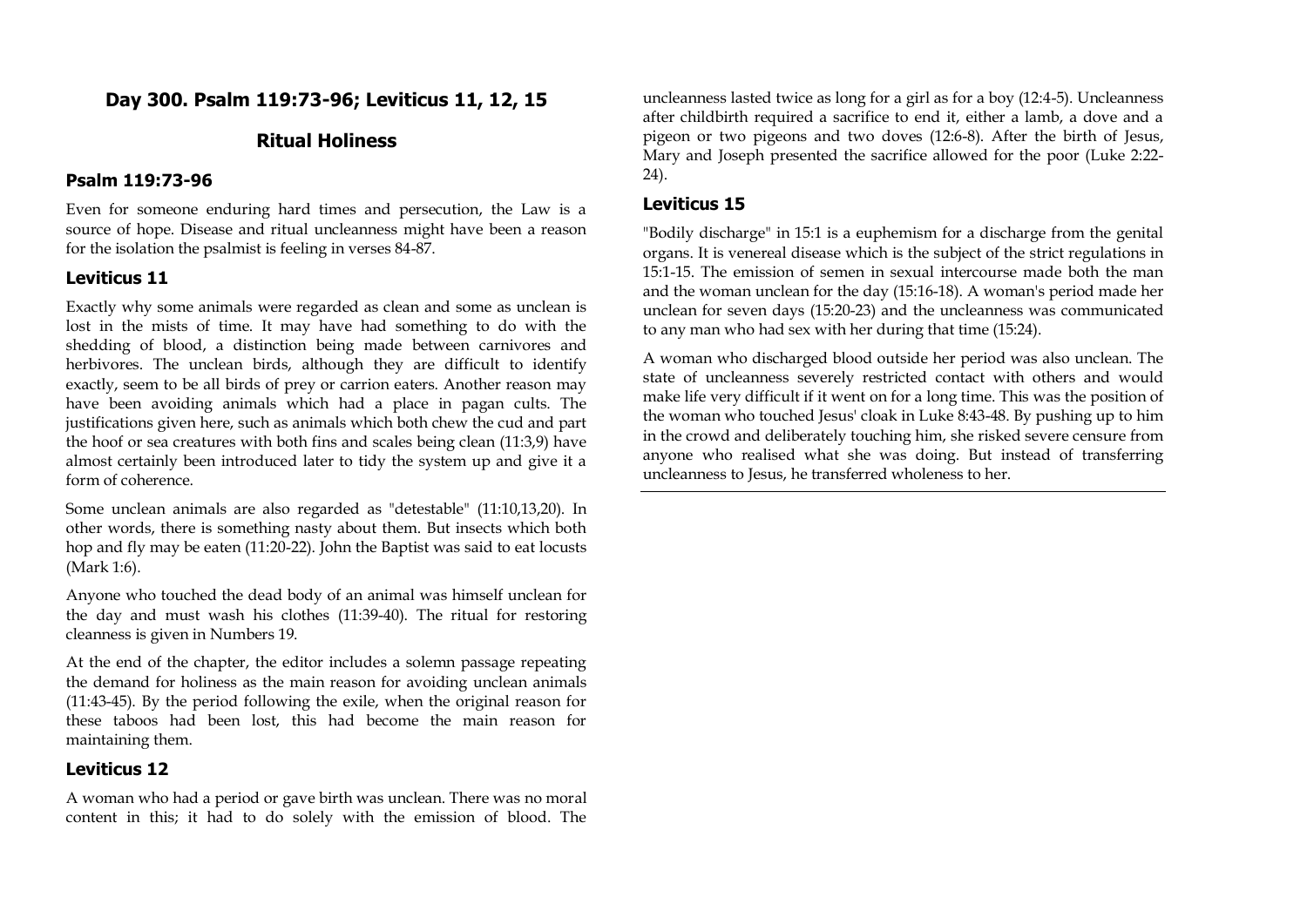# **Day 301. Psalm 119:97-120; Leviticus 13 - 14**

### **Skin Diseases and Mildew**

#### **Psalm 119:97-120**

The Law is the best of teachers and preserves the one who follows it from danger.

#### **Leviticus 13 - 14**

These chapters deal with a variety of different skin-diseases, but not leprosy. "Leprosy" arose from the older English translations, which were inaccurate. At that time, true leprosy was incurable. Some of the diseases here are contagious, some not. It was the ritual uncleanness that was contagious and the reason for isolating the sufferer.

The priest's duty was to distinguish between the clean and the unclean and to teach people the difference (10:10-11). The sufferer or suspected sufferer did not visit the priest as a doctor but to find out whether he was still able to worship or not. After examining him, the priest made a public pronouncement, either, "He is clean" or "It is infectious" (13:3,6,8 etc.).

The sufferer had to give notice to the whole community to keep away from him (13:45-46) but these regulations made him an abhorred outcast. When a man with a dreaded skin disease came to Jesus to ask for healing, he was in genuine doubt about whether Jesus would want anything to do with him (Mark 1:40). But instead of making Jesus unclean, his touch made the sufferer whole.

If a sufferer thought he had recovered, he had to go to the priest again to be readmitted to the worshipping community. This was the reason for Jesus' instructions to those who were cured (Mark 1:44; Luke 17:14). The ritual for cleansing involved the ritual properties of cedarwood, scarlet thread and hyssop, as in the case of the water of uncleanness (14:4; Numbers 19:6). The thread was used to bind the hyssop to the stick to make a sprinkler. The blood of the dead bird took the ritual impurity, which was then sprinkled on to the live bird and ceremonially sent away (14:5-7). Just as there were quarantine procedures for checking whether the disease was genuine (13:4- 5,21,26,31-33,50,54) there was also a quarantine procedure for bringing the sufferer back into the community (14:8-9). Only when it was certain that he was cleansed did he bring the sacrifices (14:10), a guilt offering, a sin offering and a burnt offering. As well as the usual grain offering, he also had to bring a pint of oil (14:12). Apart from the little used in the ritual (14:15-18) the rest belonged to the priest.

Homes infected with mildew could be repaired in the first instance (14:41- 42) but if the mildew persisted the house was to be torn down (14:43-45). Protection of the community was more important than the rights of the individual property owner.

The sacrifices for cleansing a house were the same as those for cleansing a sufferer (14:48-53).